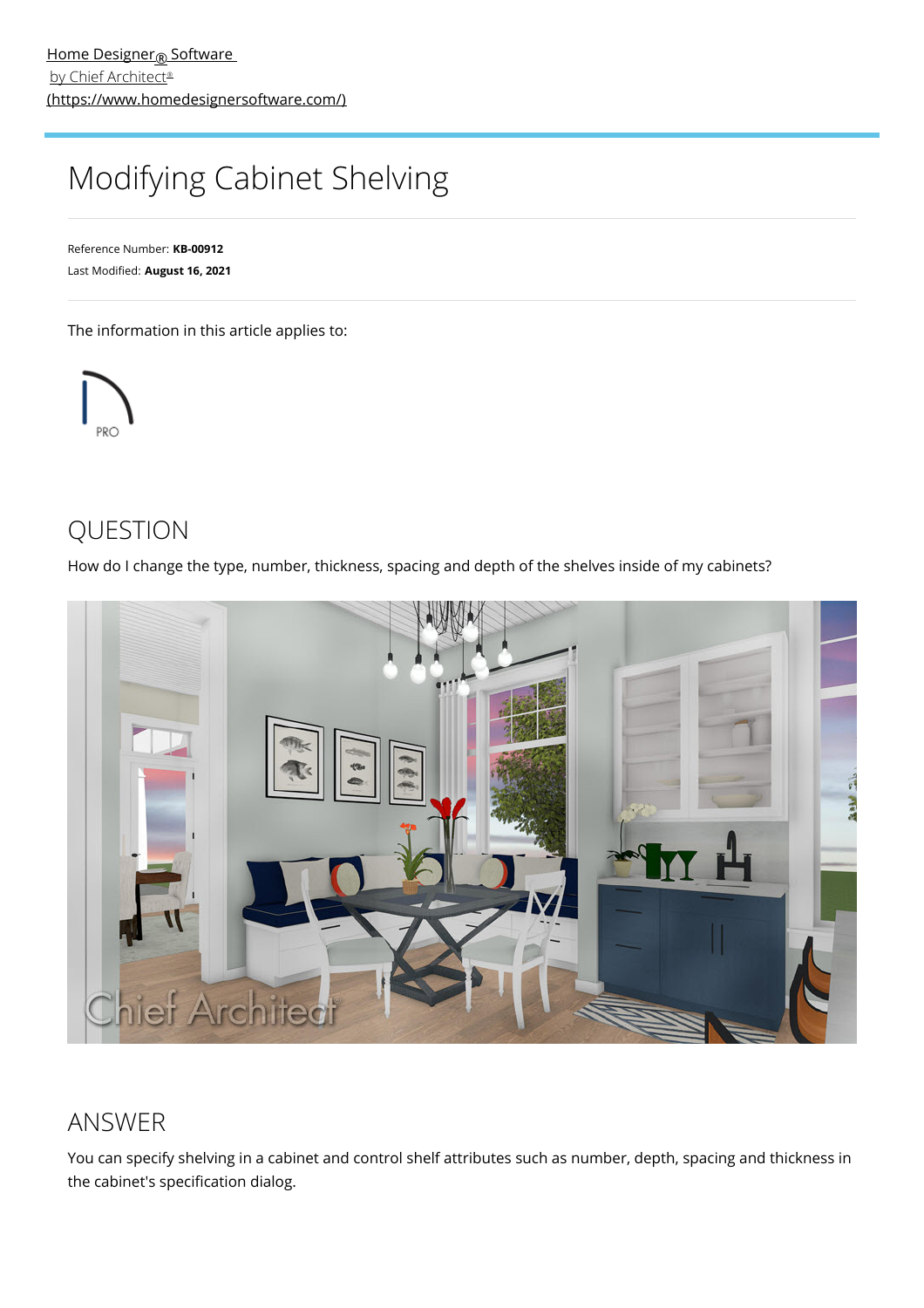#### To modify cabinet shelving

1. Using the **Select Objects**  $\&$  tool, click on the cabinet you want to change, then click on the **Open Object** edit tool.

> In Home Designer Pro, you can select multiple similar cabinet objects at the same time before clicking Open Object to edit all selected cabinets simultaneously. To learn more, please see the "Group Selecting Objects" resource in the [Related](#page-0-0) Articles section below.

2. Select the FRONT panel of the **Cabinet Specification** dialog, then click once on the door that is displayed in the 3D preview.

| Wall Cabinet Specification<br>×                                                                                                                                                                         |                                                                                                                                                                                                                       |                                                                                                                                                                                                                                                                        |                                                                                                      |                      |  |
|---------------------------------------------------------------------------------------------------------------------------------------------------------------------------------------------------------|-----------------------------------------------------------------------------------------------------------------------------------------------------------------------------------------------------------------------|------------------------------------------------------------------------------------------------------------------------------------------------------------------------------------------------------------------------------------------------------------------------|------------------------------------------------------------------------------------------------------|----------------------|--|
| General<br><b>Box Construction</b><br>Front<br>Door/Drawer<br><b>Opening Indicators</b><br><b>Moldings</b><br><b>Fill Style</b><br><b>Materials</b><br>Label<br>Components<br><b>Object Information</b> | <b>Face Items</b><br>Use Default<br>↓ Vertical Layout Parent<br><b>6</b> 1 Separation - Horizontal<br>2 Door - Auto Right<br>3 Separation - Horizontal                                                                |                                                                                                                                                                                                                                                                        | Add New<br><b>X</b> Delete<br>Move Up<br>Move Down<br>Split Vertical<br>Split Horizontal<br>Equalize | 命 口隔大角工              |  |
|                                                                                                                                                                                                         | <b>Selected Item Properties</b><br>Item Type:<br>Item Height:<br>Item Width:<br>Shelves:<br>Appliance/Door/Drawer:<br>Percent Open:<br><b>Side Properties</b><br>Left Stile:<br>Right Stile:<br>Options<br>Show Open: | Door - Auto Right<br>$\checkmark$<br>34 1/2"<br>Front Height: 35 7/8"<br>221/2"<br>Front Width: 23 7/8"<br>Lock from Auto-Resize<br>Specify<br>Clear<br>Reverse Appliance<br>Specify<br>$\div$<br>100%<br>만<br>3/4"<br>42<br>3/4"<br>Doors and Rollout Shelves Drawers |                                                                                                      | B                    |  |
| Number Style                                                                                                                                                                                            |                                                                                                                                                                                                                       |                                                                                                                                                                                                                                                                        |                                                                                                      | Help<br>OK<br>Cancel |  |

**Note:** If you do not want a door at all, but just an open area with shelves, change the Item Type to an Opening.

If you do want a door on your cabinet, but want to change the style of the door, such as to one with glass, click on the Specify button next to the Appliance/Door/Drawer section. For more information on adding glass doors to a cabinet, please see the [Related](#page-0-0) Articles section below.

3. With the door face item selected, click the **Specify** button next to the Shelves setting located in the lower half of the dialog.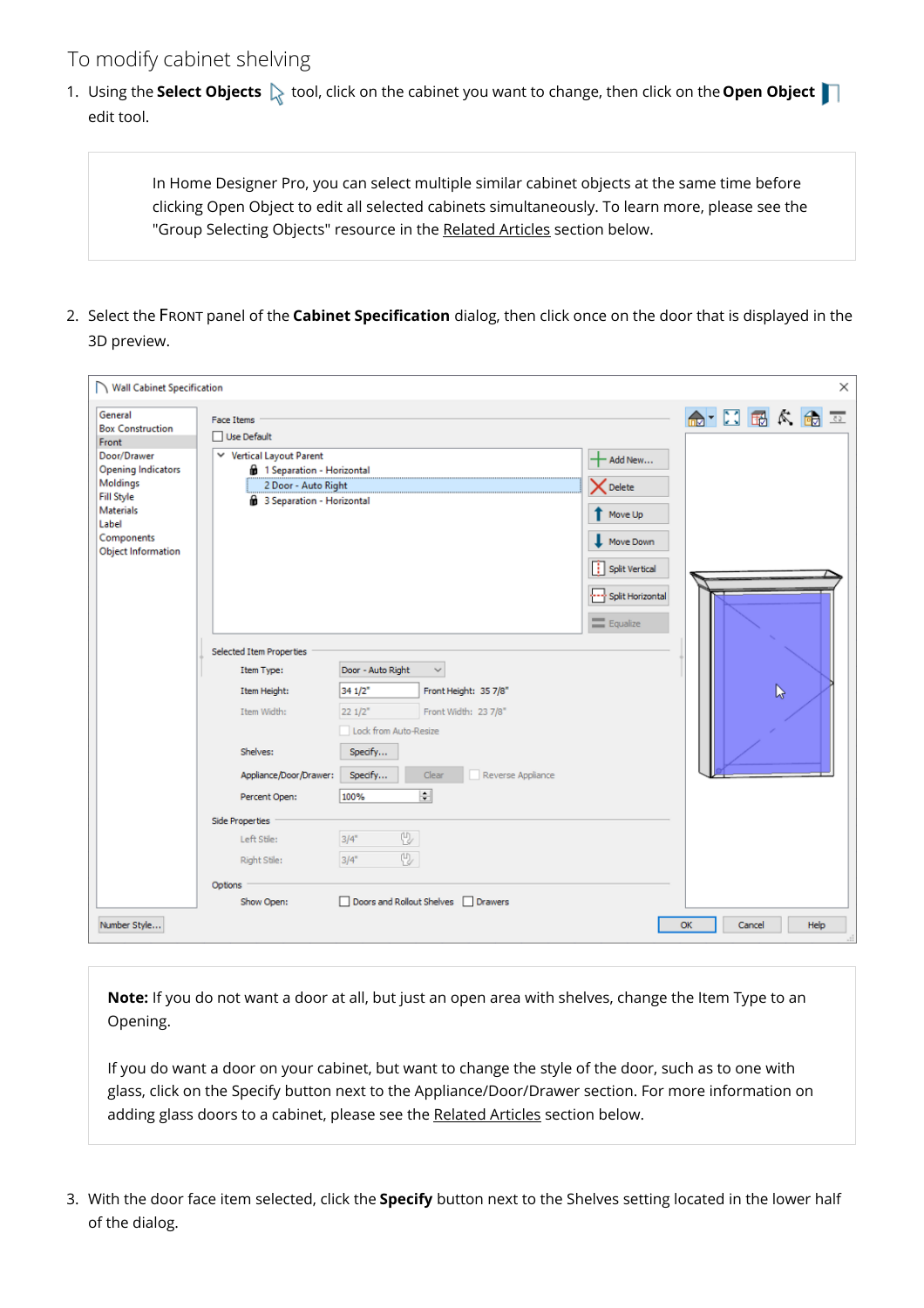- 4. In the **Cabinet Shelf Specification** dialog that appears next, select the **Manual** radio button under Shelf Management to specify cabinet shelving for the selected door or opening.
- 5. The number of shelves, as well as the shelf style, thickness/height, spacing, and depth can be specified here. To choose a specific shelf to modify or to modify all shelves, select the shelf number or **All Shelves** option from the Shelf drop-down menu.

| Cabinet Shelf Specification<br>×            |                     |  |  |  |  |  |
|---------------------------------------------|---------------------|--|--|--|--|--|
| Shelf Management                            | $Front \rightarrow$ |  |  |  |  |  |
| Automatic                                   |                     |  |  |  |  |  |
| Manual<br>О                                 |                     |  |  |  |  |  |
| <b>Automatic Settings</b>                   | 81/16               |  |  |  |  |  |
| Number of Shelves:<br>3                     |                     |  |  |  |  |  |
| Thickness:<br>3/4"                          | 1                   |  |  |  |  |  |
| Spacing From Previous: 8 1/16"              |                     |  |  |  |  |  |
| 101/2"<br>Depth:                            |                     |  |  |  |  |  |
| Manual Shelf Specification                  | 81/16               |  |  |  |  |  |
| Number of Shelves:<br>3                     |                     |  |  |  |  |  |
| All Shelves<br>Shelf:                       | 2                   |  |  |  |  |  |
| Clear<br>Library                            |                     |  |  |  |  |  |
| Rollout<br>100%                             | 81/16               |  |  |  |  |  |
| Thickness/Height:<br>3/4"                   |                     |  |  |  |  |  |
| 81/16"<br>Spacing From Previous:            | 3                   |  |  |  |  |  |
| $\sqrt{\phantom{a}}$ Equal Spacing          |                     |  |  |  |  |  |
| Depth:<br>$\odot$ Full                      | 81/16               |  |  |  |  |  |
| $\bigcirc$ Half                             |                     |  |  |  |  |  |
| $\bigcirc$ Specify $10 \frac{1}{2}$         |                     |  |  |  |  |  |
| Number Style<br><b>OK</b><br>Cancel<br>Help |                     |  |  |  |  |  |

- Use the **Library** button to choose a shelf style.
- Check the **Rollout** box to specify a rollout shelf. You can also specify the amount the shelf rolls out when set to Show Open.
- Enter a **Thickness/Height** in fractions or decimals.
- Changing the **Spacing From Previous** value removes the check from the**Equal Spacing** box, and allows you to specify how far each shelf is from the next.
- You can select **Full**, **Half** or Specify the shelf depth manually.

Pressing the Tab key on your keyboard will update the preview image once a change has been made.

6. Once you have finished editing your cabinet shelves, click **OK** to close the dialog and return to the**Cabinet Specification** dialog.